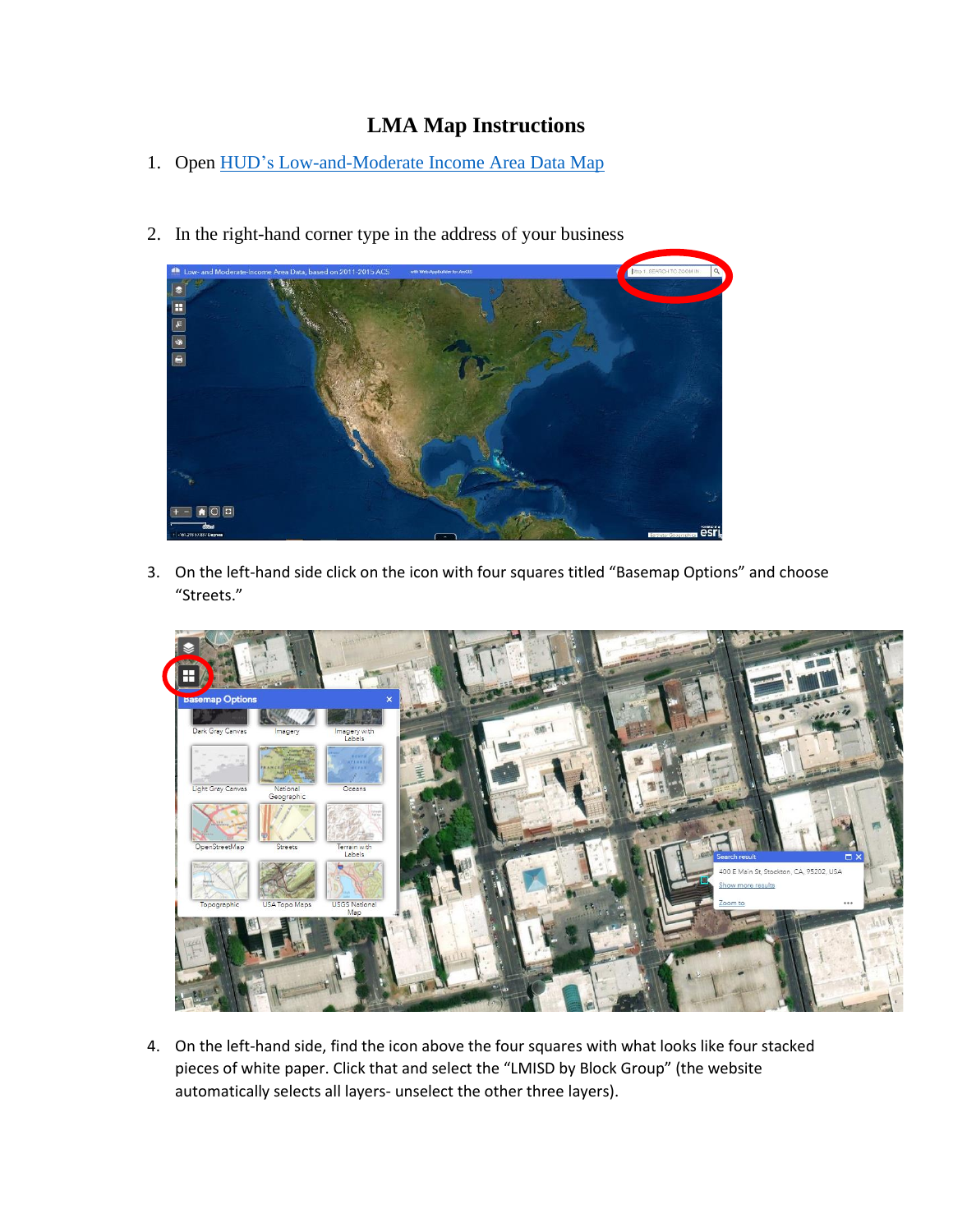

5. Click on the block that the address is located on where the Block Group and Census Tract can be found. Here you can find the block information.

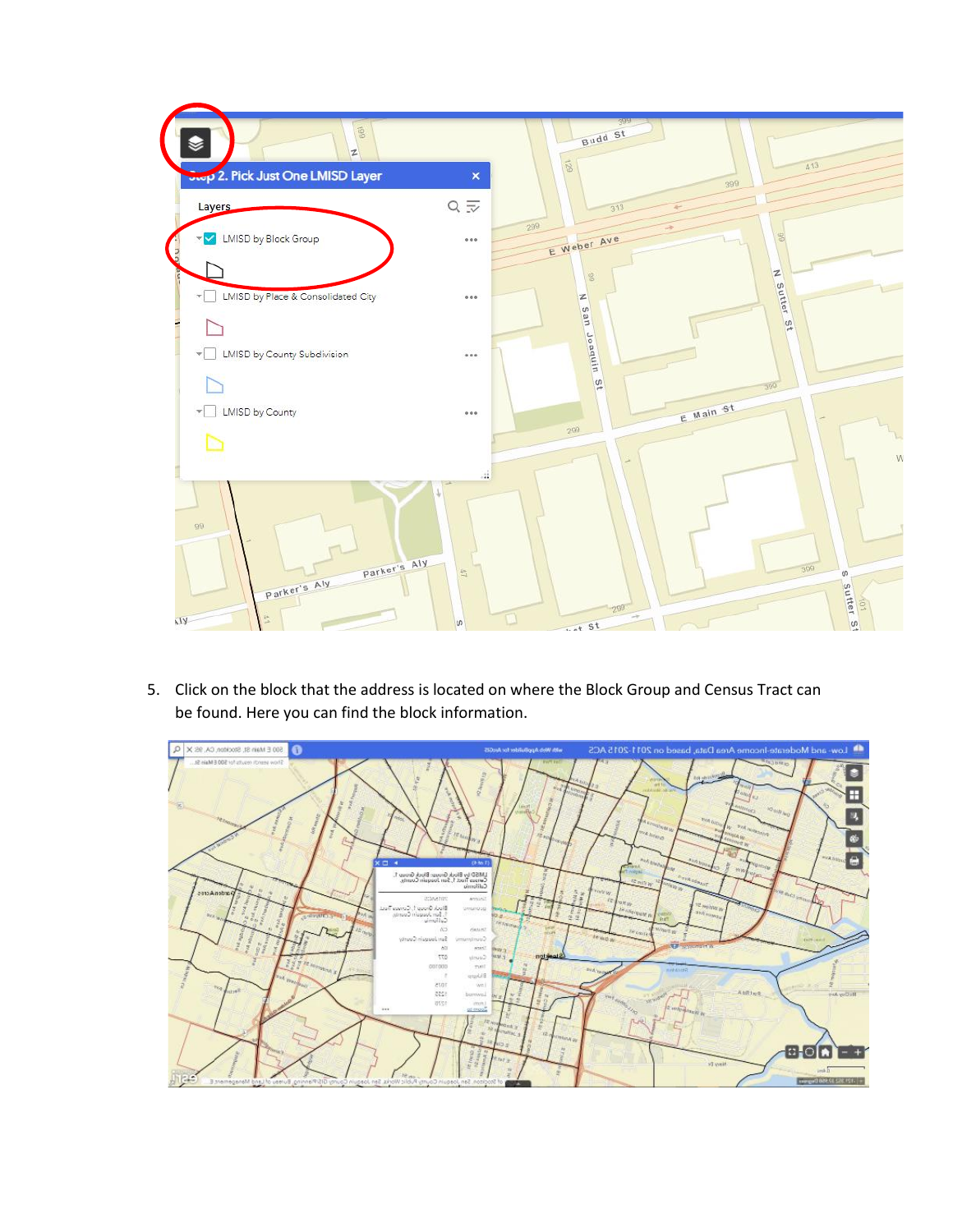- 6. Close out of the pop up and take a screenshot of the map image.
- 7. Print out the screenshot and begin clicking on each of the surrounding block groups and record the block group number ("Blckgrp") and the census tract number ("Tract") onto the printed-out map, like so.



8. Once the Block Groups and Tract numbers have been identified, use the excel sheet titled: "[ACS-2015-Low-Mod-Summarized-2019 -](https://stocktonca.sharepoint.com/:x:/r/sites/collab/economicdevsite/_layouts/15/Doc.aspx?sourcedoc=%7BC3ED324F-01D7-4FA3-92A1-B6FFCE6D6BB8%7D&file=ACS-2015-Low-Mod-Summarized-2019%20-%202019-05-30.xlsx&action=default&mobileredirect=true&DefaultItemOpen=1) 2019-05-30" and open up the tab called "Tract Data."

|     | А                |            |    | D  |    |     | G                                                                                                                           | H      |                         |                                                                   | K     |        | M | N          | $\circ$ | D                            | $\circ$ | R. | s |  |
|-----|------------------|------------|----|----|----|-----|-----------------------------------------------------------------------------------------------------------------------------|--------|-------------------------|-------------------------------------------------------------------|-------|--------|---|------------|---------|------------------------------|---------|----|---|--|
|     |                  |            |    |    |    |     | Reference: https://www.hudexchange.info/programs/acs-low-mod-summary-data/acs-low-mod-summary-data-summarized-block-groups/ |        |                         |                                                                   |       |        |   |            |         |                              |         |    |   |  |
|     |                  |            |    |    |    |     |                                                                                                                             |        |                         |                                                                   |       |        |   |            |         |                              |         |    |   |  |
|     | <b>CDBGUOGID</b> | - CDBGNAME |    |    |    |     | -T STUSAE - CDBGTI - STATE - COUNTY - COUNTYNAME                                                                            |        |                         | TRACT T BLKGRF V LOWM( V LOWM( V LOWM( V SELECT V MOE L V GEOID V |       |        |   |            |         |                              |         |    |   |  |
| 225 | 063624           | Stockton   | CA | 51 | 06 | 077 | San Joaquin County                                                                                                          | 000401 |                         | 495                                                               | 800   | 61.88% |   |            |         | +/-31.38 15000US060770004011 |         |    |   |  |
| 226 | 063624           | Stockton   | CA | 51 | 06 | 077 | San Joaquin County                                                                                                          | 000401 | $\overline{2}$          | 460                                                               | 960   | 47.92% |   | $+/-35.00$ |         | 15000US060770004012          |         |    |   |  |
| 227 | 063624           | Stockton   | CA | 51 | 06 | 077 | San Joaquin County                                                                                                          | 000401 | $\overline{\mathbf{3}}$ | 545                                                               | 1.065 | 51.17% |   | $+/-29.58$ |         | 15000US060770004013          |         |    |   |  |
| 228 | 063624           | Stockton   | CA | 51 | 06 | 077 | San Joaquin County                                                                                                          | 000401 |                         | 330                                                               | 555   | 59.46% |   | $+/-30.45$ |         | 15000US060770004014          |         |    |   |  |
|     | 229 063624       | Stockton   | CA | 51 | 06 | 077 | San Joaquin County                                                                                                          | 000402 |                         | 835                                                               | 1.115 | 74.89% |   | $+/-30.40$ |         | 15000US060770004021          |         |    |   |  |
| 230 | 063624           | Stockton   | CA | 51 | 06 | 077 | San Joaquin County                                                                                                          | 000402 | $\overline{2}$          | 990                                                               | 1.075 | 92.09% |   | $+/-29.40$ |         | 15000US060770004022          |         |    |   |  |
| 231 | 063624           | Stockton   | CA | 51 | 06 | 077 | San Joaquin County                                                                                                          | 000402 | $\overline{\mathbf{3}}$ | 350                                                               | 475   | 73.68% |   | $+/-29.89$ |         | 15000US060770004023          |         |    |   |  |
| 232 | 063624           | Stockton   | CA | 51 | 06 | 077 | San Joaquin County                                                                                                          | 000402 | 14                      | 905                                                               | 1,365 | 66.30% |   | $+/-21.83$ |         | 15000US060770004024          |         |    |   |  |
| 257 | 063624           | Stockton   | CA | 51 | 06 | 077 | San Joaquin County                                                                                                          | 001200 |                         | 250                                                               | 665   | 37.59% |   |            |         | +/-25.86 15000US060770012001 |         |    |   |  |
|     | 258 063624       | Stockton   | CA | 51 | 06 | 077 | San Joaquin County                                                                                                          | 001200 | $\overline{2}$          | 600                                                               | 985   | 60.91% |   |            |         | +/-15.84 15000US060770012002 |         |    |   |  |
| 259 | 063624           | Stockton   | CA | 51 | 06 | 077 | San Joaquin County                                                                                                          | 001200 | $\overline{3}$          | 245                                                               | 1.020 | 24.02% |   | $+/-16.57$ |         | 15000US060770012003          |         |    |   |  |
| 260 | 063624           | Stockton   | CA | 51 | 06 | 077 | San Joaquin County                                                                                                          | 001200 |                         | 235                                                               | 845   | 27.81% |   | $+/-19.17$ |         | 15000US060770012004          |         |    |   |  |
| 261 | 063624           | Stockton   | CA | 51 | 06 | 077 | San Joaquin County                                                                                                          | 001300 |                         | 835                                                               | 1.155 | 72.29% |   | $+/-32.99$ |         | 15000US060770013001          |         |    |   |  |
| 262 | 063624           | Stockton   | CA | 51 | 06 | 077 | San Joaquin County                                                                                                          | 001300 | $\overline{2}$          | 935                                                               | 1,875 | 49.87% |   | $+/-23.15$ |         | 15000US060770013002          |         |    |   |  |
| 263 | 063624           | Stockton   | CA | 51 | 06 | 077 | San Joaquin County                                                                                                          | 001300 | 13                      | 630                                                               | 1.465 | 43.00% |   |            |         | +/-26.42 15000US060770013003 |         |    |   |  |
| 264 | 063624           | Stockton   | CA | 51 | 06 | 077 | San Joaquin County                                                                                                          | 001300 |                         | 480                                                               | 1.020 | 47.06% |   | $+/-30.39$ |         | 15000US060770013004          |         |    |   |  |
| 410 |                  |            |    |    |    |     |                                                                                                                             |        |                         |                                                                   |       |        |   |            |         |                              |         |    |   |  |
| 411 |                  |            |    |    |    |     |                                                                                                                             |        |                         |                                                                   |       |        |   |            |         |                              |         |    |   |  |
|     |                  |            |    |    |    |     |                                                                                                                             |        |                         |                                                                   |       |        |   |            |         |                              |         |    |   |  |

9. Click on the filter in in column H, row 3 and select all of the tracts listed on your printed out LMA Map.